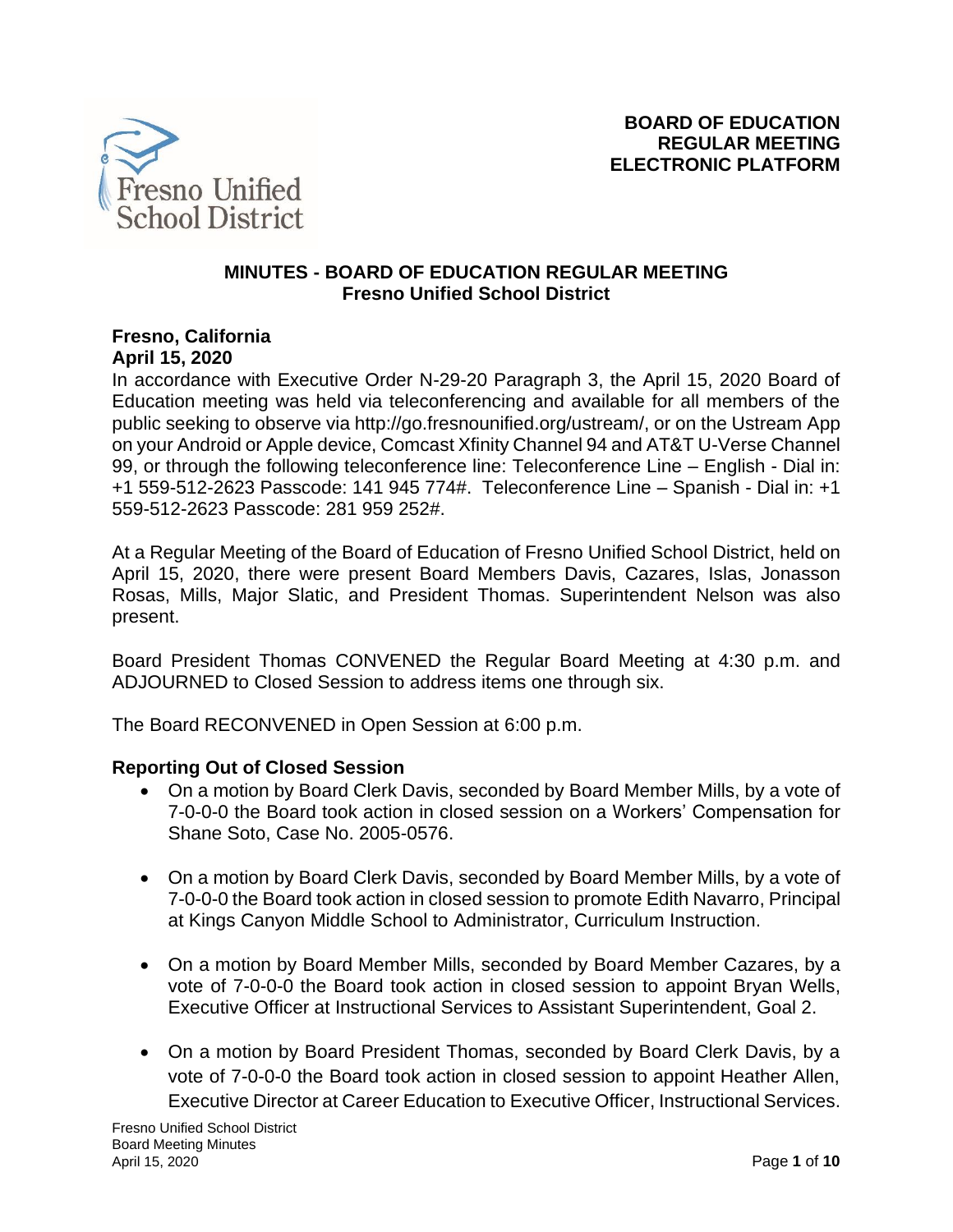- On a motion by Board President Thomas, seconded by Board Clerk Davis, by a vote of 7-0-0-0 the Board took action in closed session to promote Kali Isom-Moore, Principal on Special Assignment, to Instructional Superintendent, School Leadership.
- On a motion by Board Clerk Davis, seconded by Board Member Cazares, by a vote of 7-0-0-0 the Board took action in closed session to tentatively promote (pending 2020/21 budget adoption) Sandra Aguayo, Principal at Winchell Elementary School to Administrator, School Leadership.
- On a motion by Board President Thomas, seconded by Board Clerk Davis, by a vote of 7-0-0-0 the Board took action in closed session to tentatively promote (pending 2020/21 budget adoption) Jennifer Stacy-Alcantara, Principal at Webster Elementary School to Administrator, School Leadership.

### **HEAR Report from Superintendent**

- Highlighted due to COVID-19 crisis, the loss in revenue will not be easy to handle but our Business and Administrative Services team are leading the way across the state and federal landscape with some modeling and planning; anticipating student and staff needs and considering possible risks and offsets. Thanked, Deputy Superintendent Ruthie Quinto and her team, for setting our district up to deal with a crisis such as this, and for leading the way.
- Recognized the work of Food Services team. They show up every weekday to feed our community with love and compassion. Since the beginning of school closure, we have served over ONE MILLION meals for our community. More than 85% of those meals have gone directly to students, with the other 15% serving other family members in need at this time. Thank you to our partner at Fresno EOC, Every Neighborhood Partnership, and our faith community for stepping up and serving our families on Good Friday while our Food Services team and site leaders took a much-needed holiday.
- Stated since the beginning of school closure, the Parent University team has been manning the COVID-19 Call Center. A total of 17 staff members have been answering calls and supporting parents in English, Spanish and Hmong. As the frontline of crisis response to the many questions of our families, students and community – this team has been strong and taking care of one another during this heavy lift. Since the call center was set up on Saturday, March 14, they have taken over 7,500 calls.
- Shared the ATLAS/LCD Help Desk has been fielding calls from families and students as well to help with technology needs during this unprecedented time. In February, they took 700 calls and then experienced a huge jump to over 2,400 calls in March. In just the first half of April, they have received over 3,000 calls. All of this has been done with two permanent staff plus help from others from the Technology team.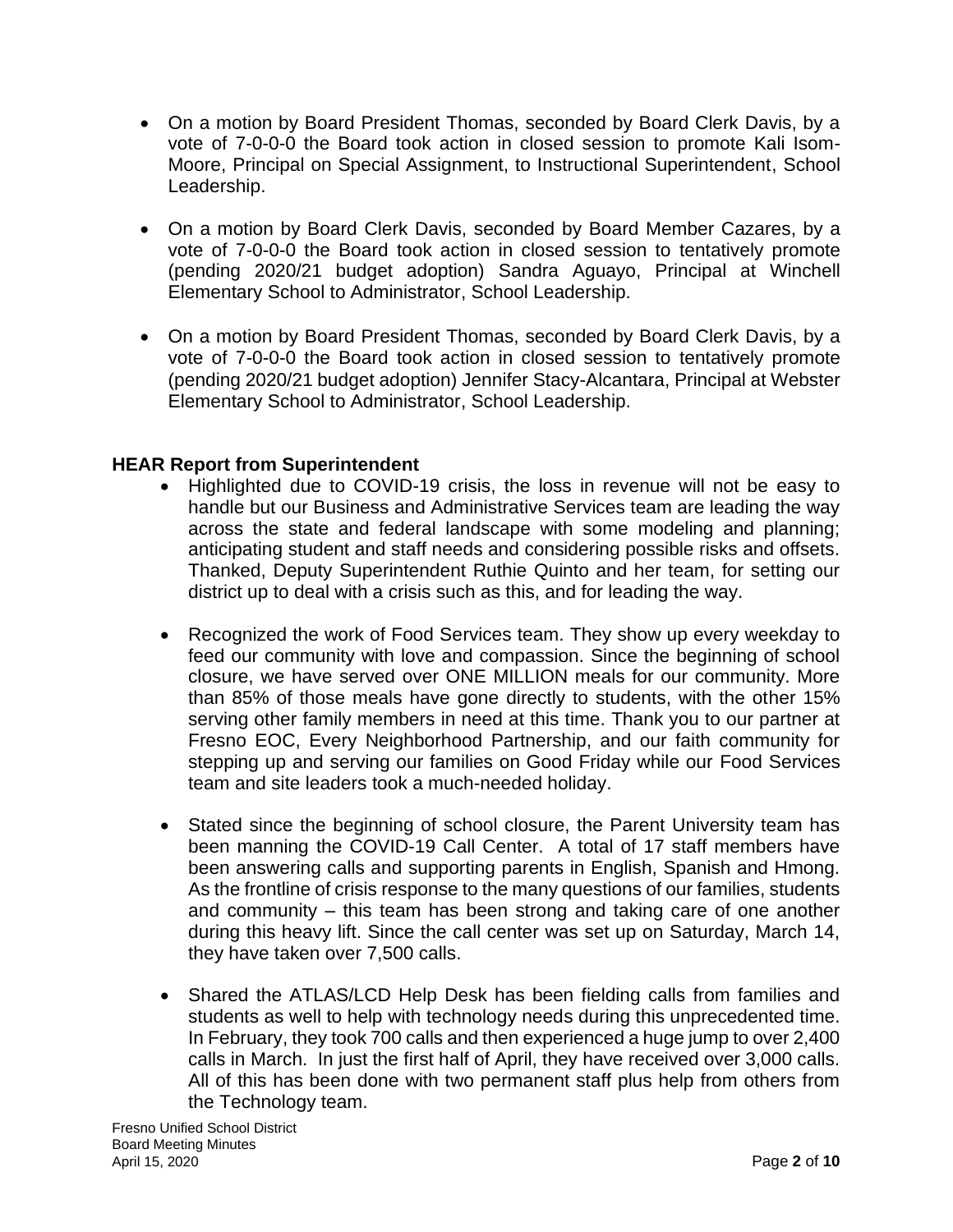Technology is working on setting up a call center specifically for technology support. Thank you, Technology team and site leadership teams for getting out an additional 10,000 devices since the beginning of school closure.

- Highlighted more than 2,000 educators registered for professional learning to build their skills in providing distance learning, the number of students engaging in online learning growing each week, and seeing our teachers finding creative and innovative ways to engage with their students. We recommend checking our website as often as possible and following along on social media for regular updates. Also, for parents, please ensure your phone number and email is up to date in the ATLAS Parent Portal to ensure you are getting SchoolMessenger calls and Rapid Alert text messages for crucial information. For specific updates on grading, IEPs, and SPED services, please head to our COVID-19 webpage on the Fresno Unified website.
- Congratulated Principal Rebecca Wheeler and Executive Assistant Annette Montague for moving on to the next phase to compete for Fresno County Educator of the Year Award. Additionally, he congratulated the Communications team for receiving three awards at the 2020 Cal-SPRA Excellence in Communications Awards. They received two awards of merit for efforts around teacher recruitment and Employee Zone newsletter and an award of excellence for visual communications for the Retiree Celebration. The district is still working on scholarship applications and will be announcing recipients in the coming weeks. Early learning registration is available via phone and electronically for the 20/21 school year. Details are available at the early learning page on our website.

# **BOARD/SUPERINTENDENT COMMUNICATIONS**

**Board Clerk Davis –** Congratulated Superintendent and Food Services for serving 124,000 meals during Spring Break. Acknowledged those in community helping, Every Neighborhood and The People's Church.

**Board Member Mills –** Acknowledged Food Services and Technology staff for going above and beyond, and the teaching staff who have shifted to distance learning. Requested information on teacher to family communications.

**Board Member Cazares** – Thanked staff, administration, and Food Services staff for their service. Stated that she has received calls from families regarding lack of contact by teachers to students. Requested the district to provide information on what the plan of distance learning will look like and then communicate the plan to families.

**Board Member Jonasson Rosas** – Echoed she has also received calls from families sharing they have not received contact from teacher, specifically English Learner students. Asked if language interpreting service could be provided to help facilitate engagement with parents. Asked how the district will provide specialized materials to English Learner and special education students.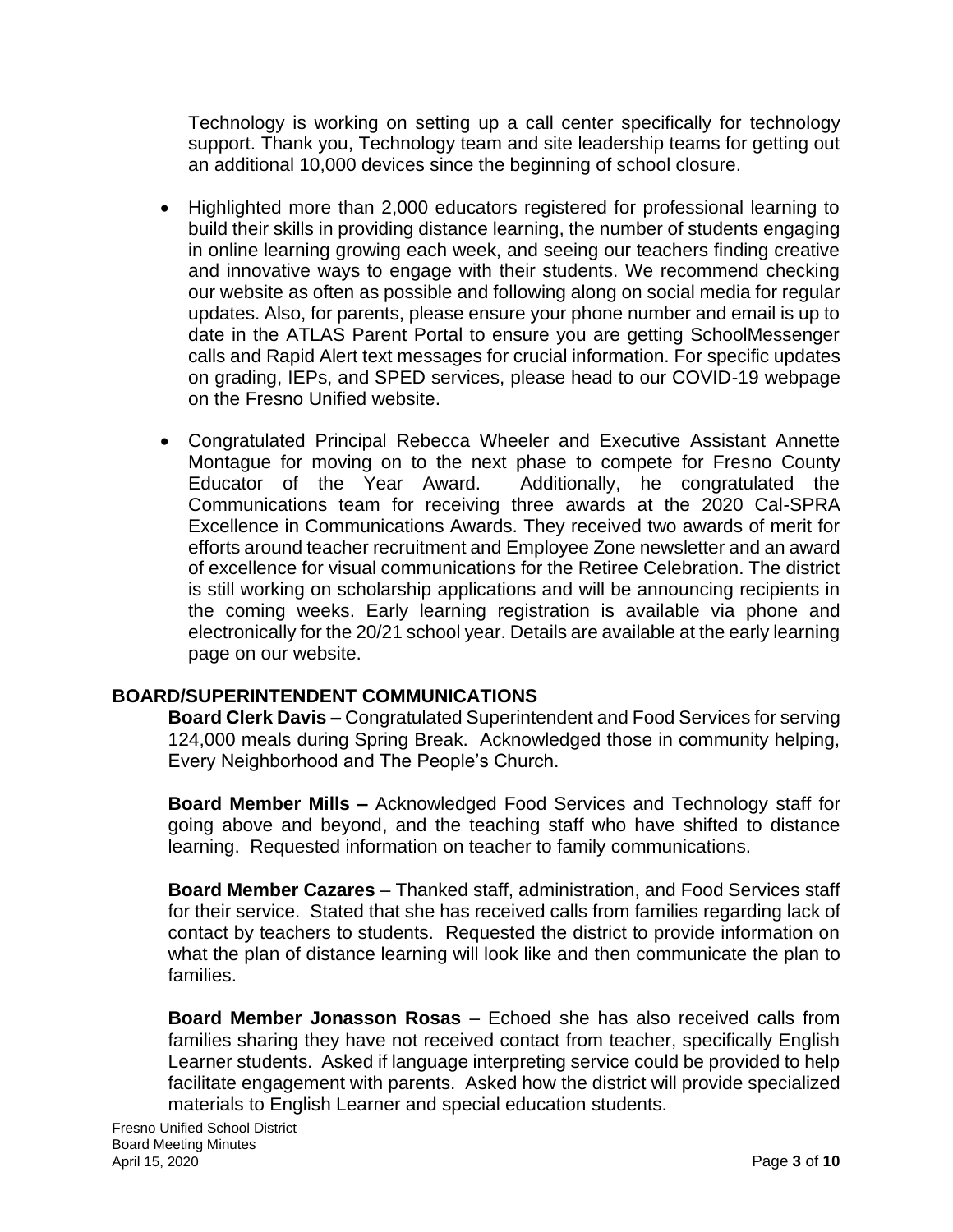Asked what activities will take place over the summer to provide quality learning opportunities. Asked if mental health staff are available to help those who are struggling.

**Board Member Islas –** Thanked McLane Region, specifically Leavenworth, Birney, Ewing, Yosemite, Scandinavian, and Duncan for their help with food and distribution to families. Thanked sites that are helping with distribution of technology. Expressed the need for real-time language interpreter services, every parent deserves to be contacted. Thanked community partners, Food Services and Technology staff for work during this time.

**Board Member Major Slatic –** Shared concerns provided to him by special education parents pertaining to distance learning. Requested a board communication to address the concerns.

**Student Board Member Camarillo** – Asked if district communications could be provided directly to students.

**Board President Thomas** – Thanked staff within the Edison Region, specifically Sunset, Columbia, Lincoln, Gaston, Kirk for their work to make sure every student has a tablet. Gaston has a plan to help students know which class to attend each day. Shared that the district is doing good work making sure the community is fed and safe. Requested information pertaining to mentors and paraprofessionals. Shared that she will be providing a virtual town hall meeting with more information to follow.

### **OPPROTUNITY FOR PUBLIC COMMENT ON CONSENT AGENDA ITEMS**

For the record, there were no public comments for this portion of the agenda.

On a motion by Board Member Islas, seconded by Board Clerk Davis, the Consent Agenda was approved, apart from Agenda Items A-3, A-6, and A-11, on a roll call vote of 7-0-0-0 as follows: AYES: Board Members: Davis, Cazares, Islas, Jonasson Rosas, Mills, Major Slatic, and Board President Thomas.

# **A. CONSENT AGENDA**

### **A-1, APPROVE Personnel List APPROVED as recommended**, the Personnel List, Appendix A, as submitted.

# **A-2, APPROVE Provisional Internship Permits**

**APPROVED as recommended**, Provisional Internship Permit (PIP) recommendations to rehire or hire upon Board approval.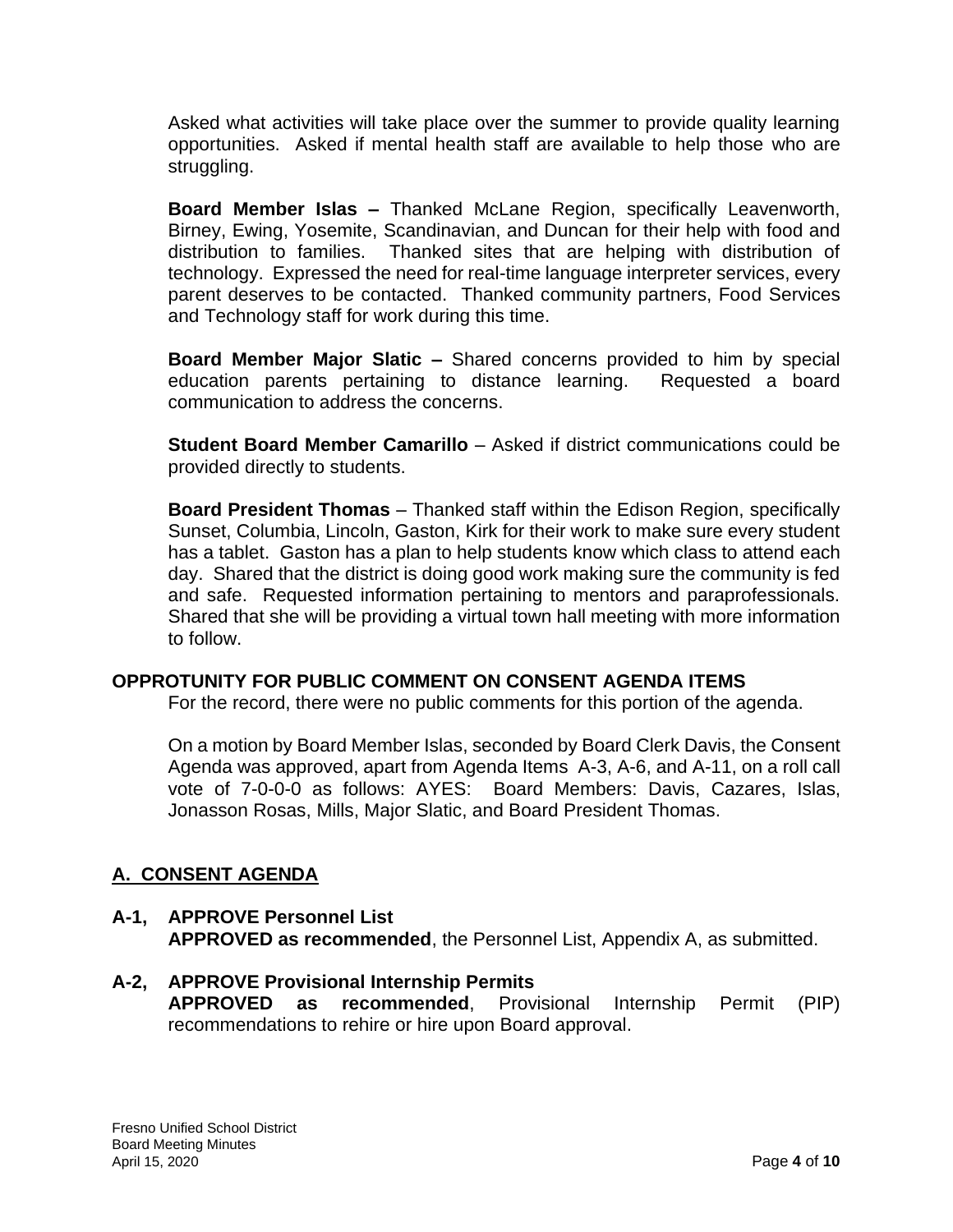### **A-3, APPROVE Appointment to Citizens' Bond Oversight Committee**

It is recommended the Board approve the appointment of Andrew Fabela to the Citizens' Bond Oversight Committee (CBOC). Mr. Fabela is nominated by Board Member Slatic. The role of the CBOC, which meets quarterly, is to ensure bond proceeds are expended only for the purposes set forth in the Measure Q and Measure X ballot measures.

For the record Board Members had comments/questions regarding this item. A summary is as follows: Commented the Board should approve nominees unless nominees fail to meet qualifications.

Board President Thomas made a motion to not approve appointment of Andrew Fabela to the Citizens' Bond Oversight Committee and Board Member Islas seconded. Motion carried on a roll call vote of 4-2-1-0 as follows: AYES: Board Members: Davis, Cazares, Islas, and Board President Thomas. NOES: Board Members Mills and Major Slatic. ABSTENTION: Board Member Jonasson Rosas.

- **A-4, APPROVE Appointment to Citizens' Bond Oversight Committee APPROVED as recommended**, the appointment of Lindsay "Cal" Johnson to the Citizens' Bond Oversight Committee.
- **A-5, APPROVE Award of Bid 20-20, McLane High School Library Modernization APPROVED as recommended**, Bid 20-20, to modernize the McLane Library.
- **A-6, APPROVE Award of Bid 20-30, Roosevelt High School Cafeteria Modernization APPROVED as recommended**, Bid 20-30, to modernize the Roosevelt cafeteria.

For the record Board Member Jonasson Rosas read a statement as follows:

My residence is located within 500 feet of the southwest edge of the property comprising the Roosevelt High School site. Despite this proximity, an award of Bid 20-30 will have no measurable financial impact on my property because it will modernize the existing cafeteria facility by remodeling the serving and dining areas, updating the kitchen and replacing evaporative cooling with air conditioning all of which improves the building already in place. Moreover, Bid 20-30's impact on my property is indistinguishable from its effect to the majority of other properties within my Trustee area that are part of the Roosevelt High School attendance area. Notwithstanding the absence of any financial impact on my property, I am abstaining from this vote on Bid 20-30 pursuant to Board Bylaw 9270 in the express purpose of avoiding any appearance of any conflict.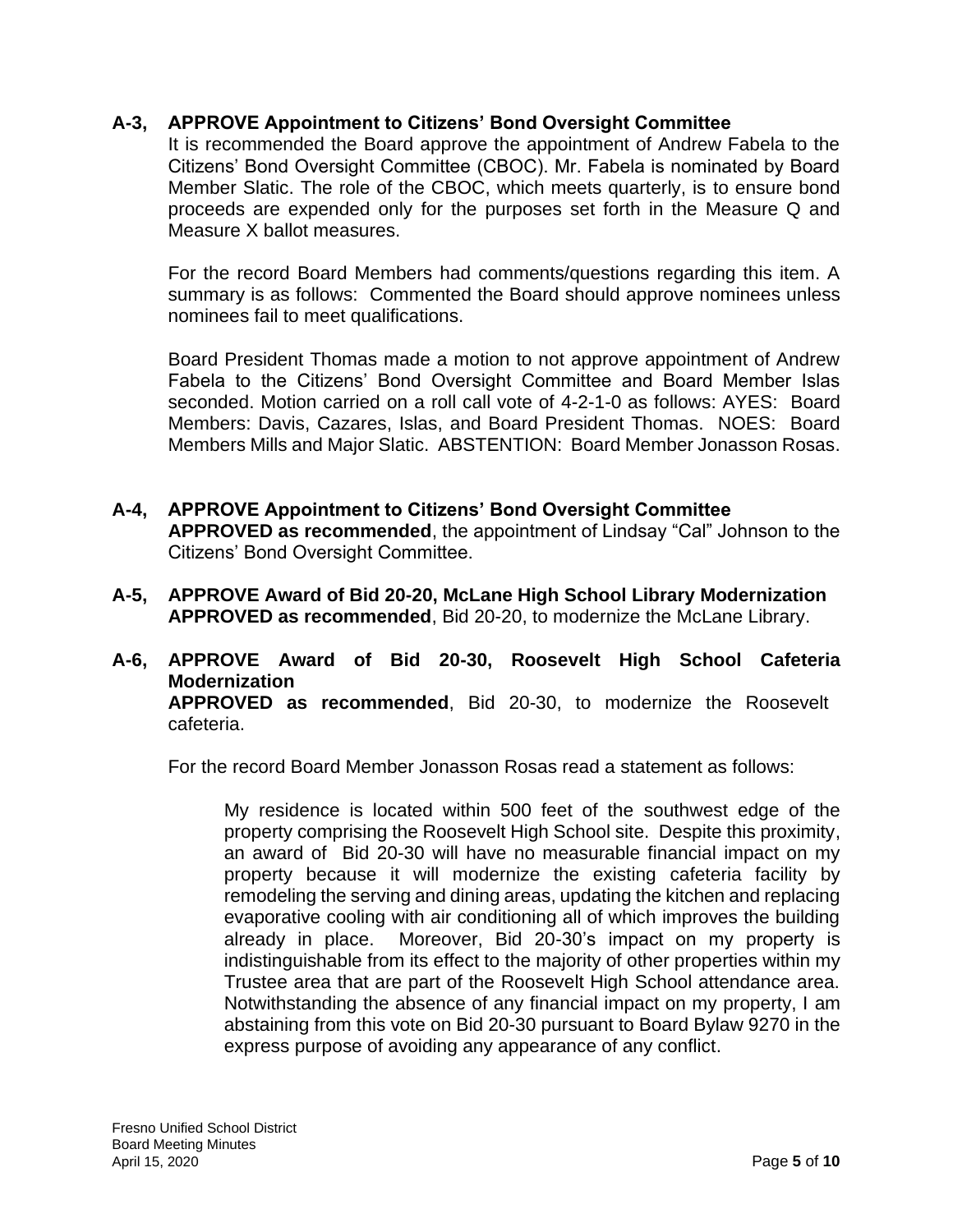On a motion by Board Member Islas, seconded by Board Clerk Davis, Agenda Item A-6 was approved by a roll call vote of 6-0-1-0 as follows: AYES: Board Members: Davis, Cazares, Islas, Mills, Major Slatic, and Board President Thomas. ABSTENTION: Board Member Jonasson Rosas.

- **A-7, APPROVE Award of Bid 20-36, Sections A & B, Hoover and Sunnyside High Schools Shade Structures and Site Improvements APPROVED as recommended**, Bid 20-36, to construct Career Technical Education (CTE) outdoor workspace shade structures at Hoover and Sunnyside High Schools.
- **A-8, APPROVE Award of Bid 20-40, Cooper and Fort Miller Middle Schools Electrical Upgrades APPROVED as recommended**, Bid 20-40, for electrical upgrades at Cooper and Fort Miller Middle Schools.
- **A-9, APPROVE Budget Revision No. 04 for Fiscal Year 2019/20 APPROVED as recommended**, Budget Revision No. 4 for fiscal year 2019/20.
- **A-10, DENY Claim GL19-0910-4945 DENIED as recommended**, a Claim for Damages by a minor, case GL19-0910- 4945.
- **A-11, RATIFY Grant Application to Kaiser Permanente Community Benefit Program for the 2020 Grant Cycle and APPROVE Contract with TCG Advisors and Foundation 99 [a 501(c)(3) public charity] ITEM PULLED BY STAFF**

# **A-12, RATIFY Change Orders for the Projects Listed Below**

**RATIFIED as recommended**, Change Orders for the following projects: Bid 19- 10, McLane High School Construction of New Aquatic Center, Change Order 2 presented for ratification: \$30,744. Bid 19-20 Section A, Multipurpose Room Improvements for Roeding Elementary School and Cooper Middle School, Change Orders 1-2 presented for ratification (Roeding) \$7,732 and Change Orders 1-3 presented for ratification (Cooper) \$34,568. Bid 19-41, Wawona K-8 School Classroom and Restroom Additions, Change Order 4 presented for ratification: \$81,259. Bid 19-55, Phoenix Secondary Academy Portable Infrastructure and Site Development, Change Order 4 presented for ratification \$52,317. Bid 20-03, Ventura and 10th – Old Juvenile Hall Demolition and Remediation, Phase 2, Deduct Change Order 1 presented for ratification \$-227,437.

# **A-13, RATIFY the Filing of Notices of Completion**

**RATIFIED as recommended**, Notices of Completion for the following projects, which have been completed according to plans and specifications.

Bid 20-03, Ventura and 10th – Old Juvenile Hall Demolition and Remediation, Phase 2. Bid 20-04, Ahwahnee Middle School Interior Lighting Upgrades.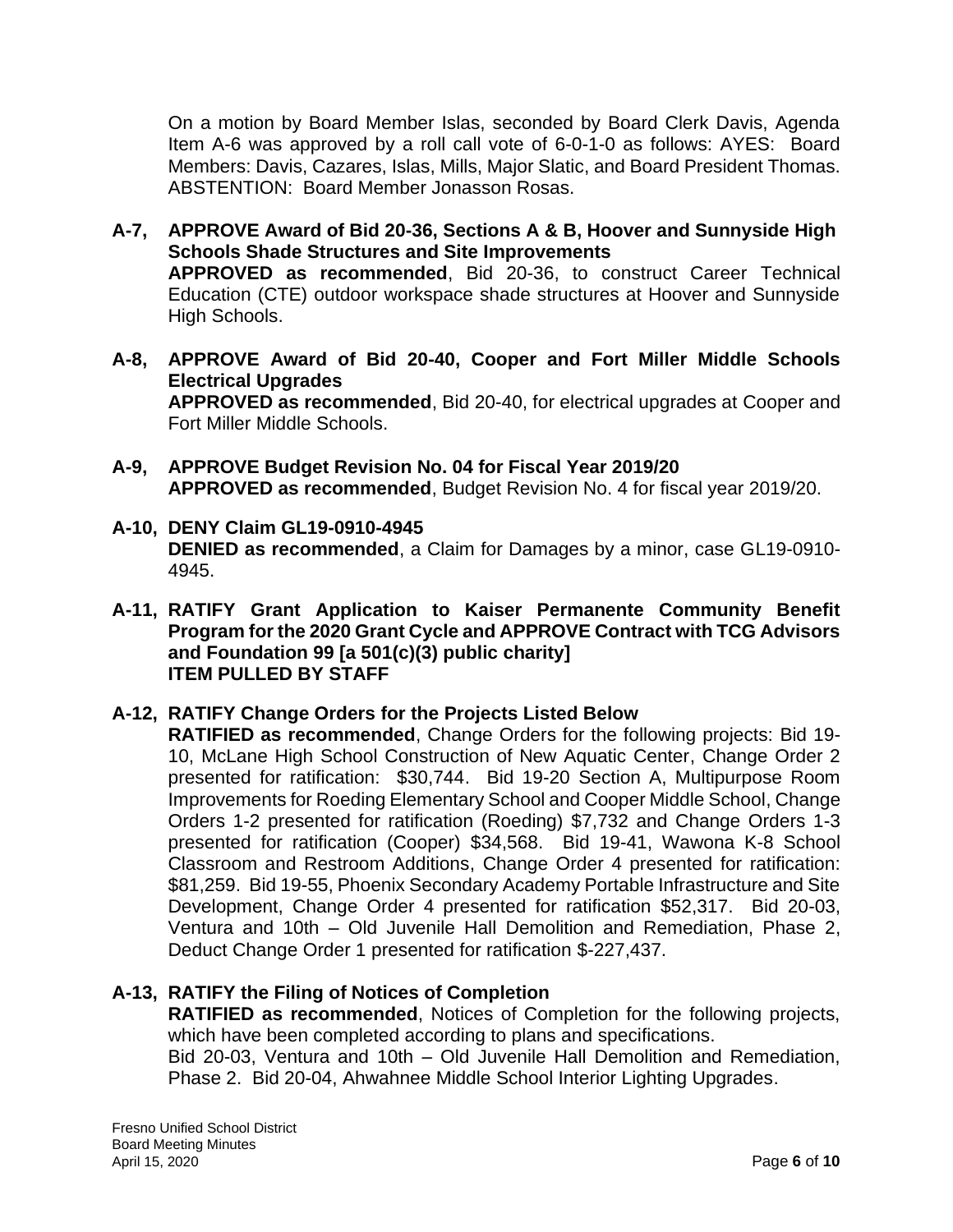**A-14, RATIFY Purchase Orders from January 1, 2020 through January 31, 2020 RATIFIED as recommended**, purchase orders issued from January 01, 2020 through January 31, 2020. For the reported dates, no purchase orders are identified that may present a potential conflict of interest for an individual Board member. Please be advised that pursuant to Board Bylaw 9270, each individual Board member has a continuing duty to disclose and abstain from voting on any item where the potential for a conflict of interest exists.

# **UNSCHEDULED ORAL COMMUNICATIONS**

For the record, there were no public comments for this portion of the agenda.

### **B. CONFERENCE/DISCUSSION AGENDA**

### **B-15**, **DISCUSS and DECIDE in the Matter of the Dailey Elementary Charter School Renewal Petition**

Dailey Elementary Charter School (Dailey) delivered a renewal petition to the district seeking authorization to operate July 01, 2020 through June 30, 2025. Dailey currently serves approximately 405 students in grades kindergarten through five. The school is located at 3135 N. Harrison Avenue in Fresno.

For the record, there were questions/comments from Board Members to address Agenda Item B-15. A summary is as follows: Requested clarity regarding timeline for item and asked if item could be moved to two meetings from today. Legal Counsel Susan Hatmaker was available to provide clarity.

On a motion by Board President Thomas, seconded by Board Member Mills, the Board approved to discuss Agenda Item B-15 at the end of Conference/Discussion Agenda, by a vote of 7-0-0-0 as follows: AYES: Board Members: Cazares, Davis, Islas, Jonasson Rosas, Mills, Major Slatic, and Board President Thomas.

\*\*For the record, there were further questions/comments from Board Members to address Agenda Item B-15. A summary is as follows: Would like to allow more time for public input. Expressed concern pertaining to availability of staff report. Requested to ask Dailey for an extension for this item to return to another board meeting. Expressed concern pertaining to timelines regarding conditions of petition when improvements are required. Asked if a shorter term of evaluation/renewal could be considered. Discussed Dailey Elementary Charter benchmarks. Much discussion pertaining to composition of student enrollment. Legal Counsel Susan Hatmaker was available to provide clarity.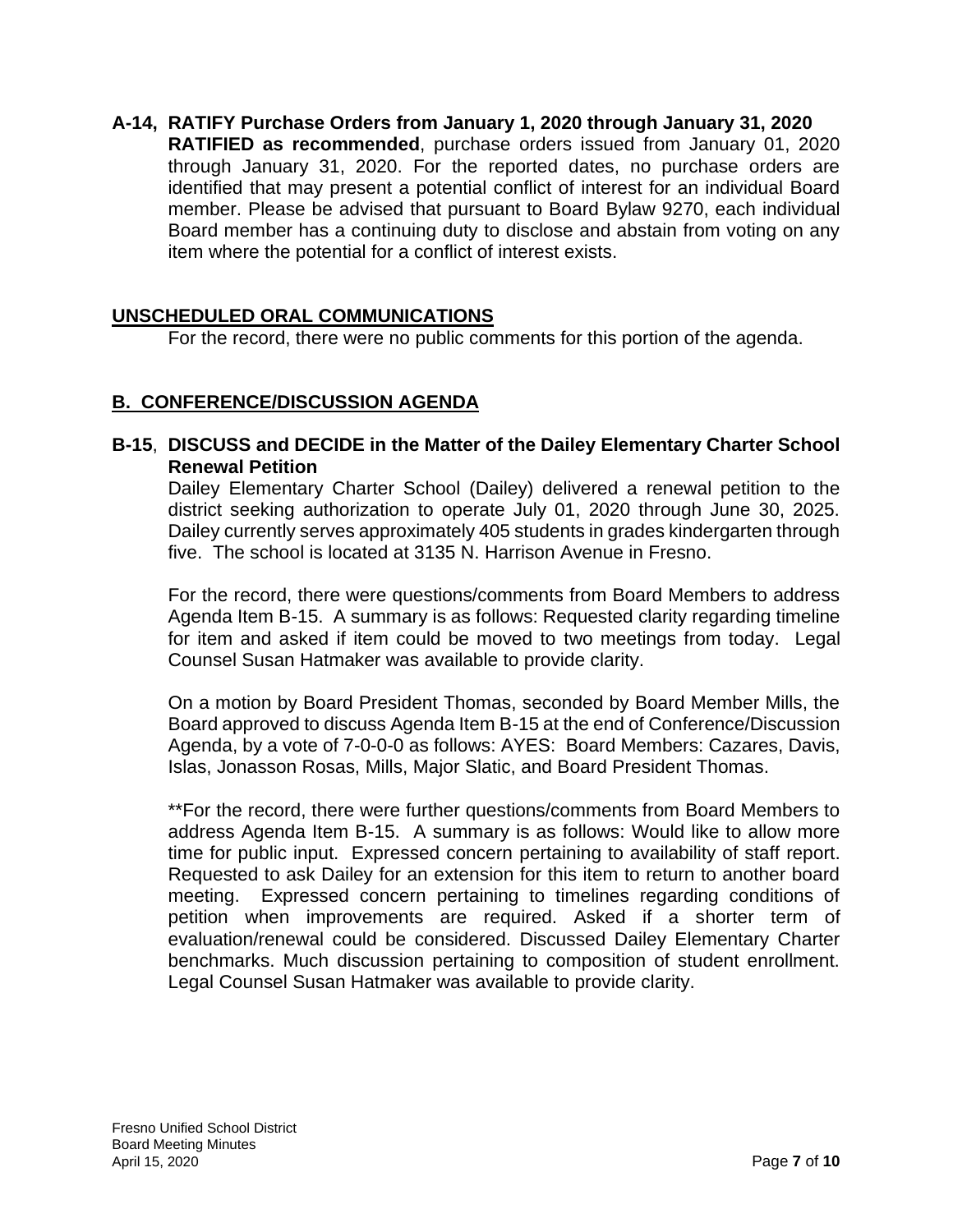### **OPPROTUNITY FOR PUBLIC COMMENT ON AGENDA ITEM B-15**

**April Haupt** - Dear Sirs/Madams; As a taxpayer within the FUSD district, I humbly request that you do not approve the Dailey Elementary Charter School. It has been my family and many others who have had our children harmed by the administration and teachers of the charter school. Should you bring any concerns (related to IDEA, SELPA, FAPE, ESSA, FERPA, etc.) about the oversight to the Administration, you've painted a target on your child's back, and you will suffer the consequences. They maliciously force families out, as they believe that they are a Charter school and rules don't apply to them, including the governing Charter document. Due to the COVID-19 coronavirus, it is not timely to approve the Charter Renewal, as many in the community are denied the opportunity to participate in the process and have their concerns heard. I have attached a letter outlining my children's experiences with the school due to the 250-word limit applied by your process. Currently, we live walking distance to the school, but are forced to drive out of the county to get an education for my children. It's appalling what the Administration does, and I hope you will not approve the Charter. Thank you for your time. Aprile Haupt (559) 289-1738 (Please include this email to be read into the minutes of the April 15th meeting).

**Jessica Hoff Berzac** - My name is Jessica Hoff Berzac and I am the mom of 3 Dailey Dragons this year. We've been enrolled with the school since 2012. Dailey is providing a truly remarkable education to its scholars and I highly recommend the charter not only be renewed but that FUSD look to the school model for other students and sites in Fresno. Dailey not only creates great scores and high performers under the IB curriculum, but Dailey also helps foster happy students who are eager to learn and consider their classroom a second home. The innovative teaching styles and constant focus on creative project learning have met the needs of my children who are all very diverse and have different needs. Dailey is a truly great school! 3. Kristen Maroot-Rippee My name is Kristen Maroot-Rippee. I have been a very proud and very active Dailey parent since our oldest started kindergarten there in 2011. She is currently wrapping up the middle years program at Cooper Academy. Our middle child is loving first grade at Dailey and if things go as they should tonight, we will walk our youngest through the gates to start kindergarten in the fall. By the time she has moved on from her time at Dailey, we will have been strong supporters of their International Baccalaureate program for its rigorous academics and global outlook, the hard-working Dailey staff, and the community of friends we have formed from there for a solid FIFTEEN years. I cannot imagine the vast void in Fresno if the charter for Dailey and their unique program is not renewed. The students come out on the other side with a strong sense of self, a desire to better and serve their community locally and beyond. Their administrators are great leaders. Their teachers are great leaders. Their students will be the amazing leaders of tomorrow and will be that way largely in part because of their experiences they have at Dailey as a charter school.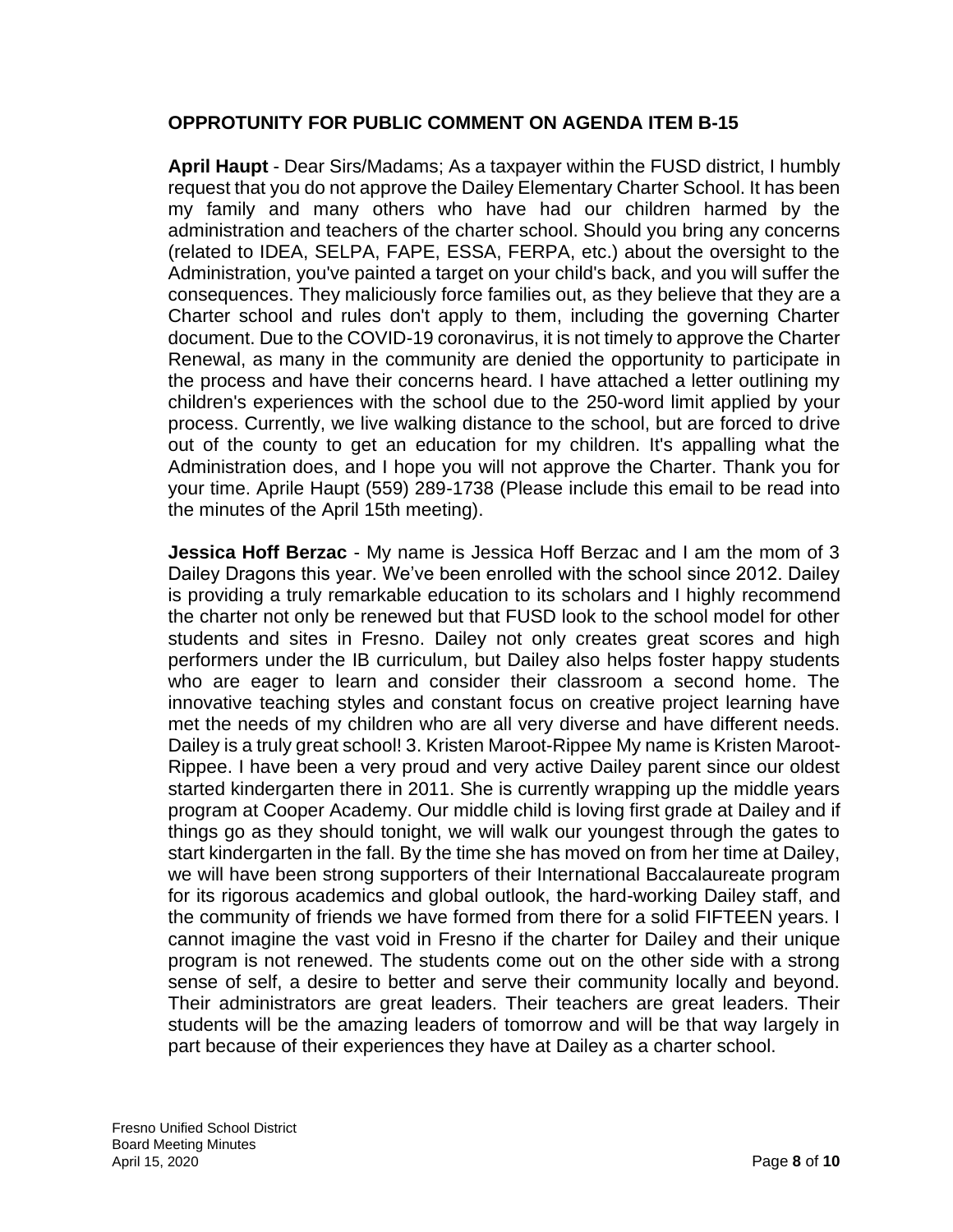I strongly recommend the renewal of the charter and loudly applaud the hard work of the staff at Dailey as they continue to strive to provide our children with the wealth of experiences, conversations, and for fostering a community of life-long learners. Go Dailey class of 2026! Thank you.

On a motion by Board Clerk Davis, seconded by Board Member Cazares, the decision in the Matter of the Dailey Elementary Charter School Renewal Petition was approved, by a vote of 5-0-2-0 as follows: AYES: Board Members: Cazares, Davis, Islas, Jonasson Rosas, and Board President Thomas. ABSTENTIONS: Board Members: Mills and Major Slatic.

For the record Board Member Mills requested district Charter Office staff to work with Dailey to address issues raised by the Board. Superintendent Nelson confirmed the district will work with Dailey Elementary Charter.

# **B-16**, **PRESENT and DISCUSS the 2020/21 Strategic Budget Development**

The 2020/21 Governor's Proposed Budget was released on January 10, 2020. The Board of Education has discussed the Governor's proposal and the potential impacts on Fresno Unified, as well as the strategic budget development process, at the following Board of Education meetings: January 15, 2020, January 29, 2020, February 12, 2020, February 26, 2020, March 04, 2020 and April 01, 2020..

For the record, there were no public comments for Agenda Item B-16.

For the record, there were questions/comments from Board Members to address Agenda Item B-16. A summary is as follows: Requested clarity regarding cost of ShotSpotter and sharing cost with The City of Fresno. Expressed importance of ShotSpotter program. Requested clarity on items within the presentation previously requested and to be reconsidered. Requested information pertaining to calculations and scenario planning, would like to dive deep when making decisions. Commented that ShotSpotter is an admirable resource but does not feel it is a program the school district should pay for from the education budget. Requested number of arrests and charges against students as a result of law enforcement on campuses. Expressed concern of district paying for more time for Neighborhood Resource Officers, if paying more, district should be getting more time. Would like assurances that more time and effort will be dedicated proportionally to schools. Requested a cost benefit analysis for opportunity to hire district's own safety officers. Requested information pertaining to number of people and cost savings due to part-time substitutes no longer working. Requested clarity pertaining to 1 x 1 system for student laptop devices and quality of devices. Deputy Superintendent/CFO Quinto, Chief Operations Officer Temple, Chief Human Resources Officer Idsvoog, Chief Technology Officer Madden and Superintendent Nelson were available to provide clarity.